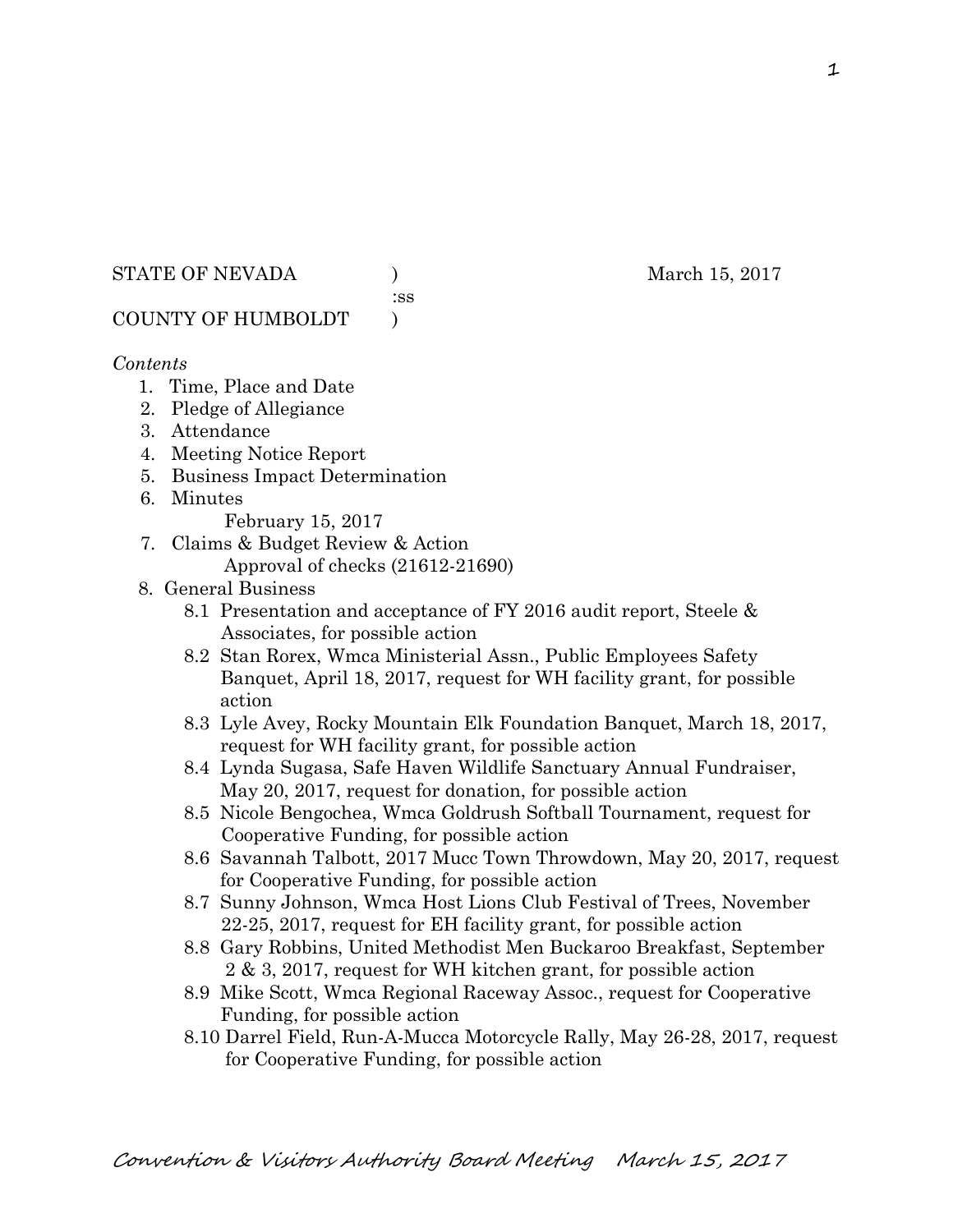- 8.11 Accommodations tax 9-month refund requests, for possible action Pugh (\$323.01), Simpson (\$734.40)
- 9. Director's Report
	- 9.1 Financial reports on WCVA events
	- 9.2 WEC covered arena project, for discussion & possible action
	- 9.3 Update on conversion of WCVA agenda and backup materials to electronic format, for discussion
- 10. Board Secretary & Counsel Report
	- 10.1 Review monthly report, for discussion
	- 10.2 Chamber of Commerce report, for discussion
	- 10.3 Update on delinquencies, for discussion, possible request for authorization of disclosure of confidential information of one or more licensees & possible action
	- 10.4 Possible update on Intersection Beautification, Winnemucca Recreation project, Winnemucca Arts Center & Visitor Center, Events Complex riding arena, for discussion & possible action
	- 11. Board Administrator
		- 11.1 February Financial reports
		- 11.2 Room tax audit report
		- 11.3 Approval of WCVA Tentative Budget, year ending June 30, 2018, for possible action
	- 12. Other Reports
	- 13. Next Meeting Date
	- 14. Adjournment

### **MINUTES, MARCH 15, 2017**

**1. Time, Place and Date.** The Winnemucca Convention and Visitors Authority met in regular session in full conformity with the law at the Winnemucca Convention Center, West Hall, Winnemucca, Nevada at 4:00 pm on Wednesday, March 15, 2017 with Vice Chairman Herb Ross presiding.

### **2. Pledge of Allegiance.**

- **3. Attendance.** *Convention and Visitors Authority Board Officials Present:* 
	- Herb Ross Vice Chairman and Hotel Representative Jim Billingsley Treasurer and City Representative John Arant Business Representative Ron Cerri County Representative Bill Macdonald Secretary and Counsel Kendall Swensen Board Administrator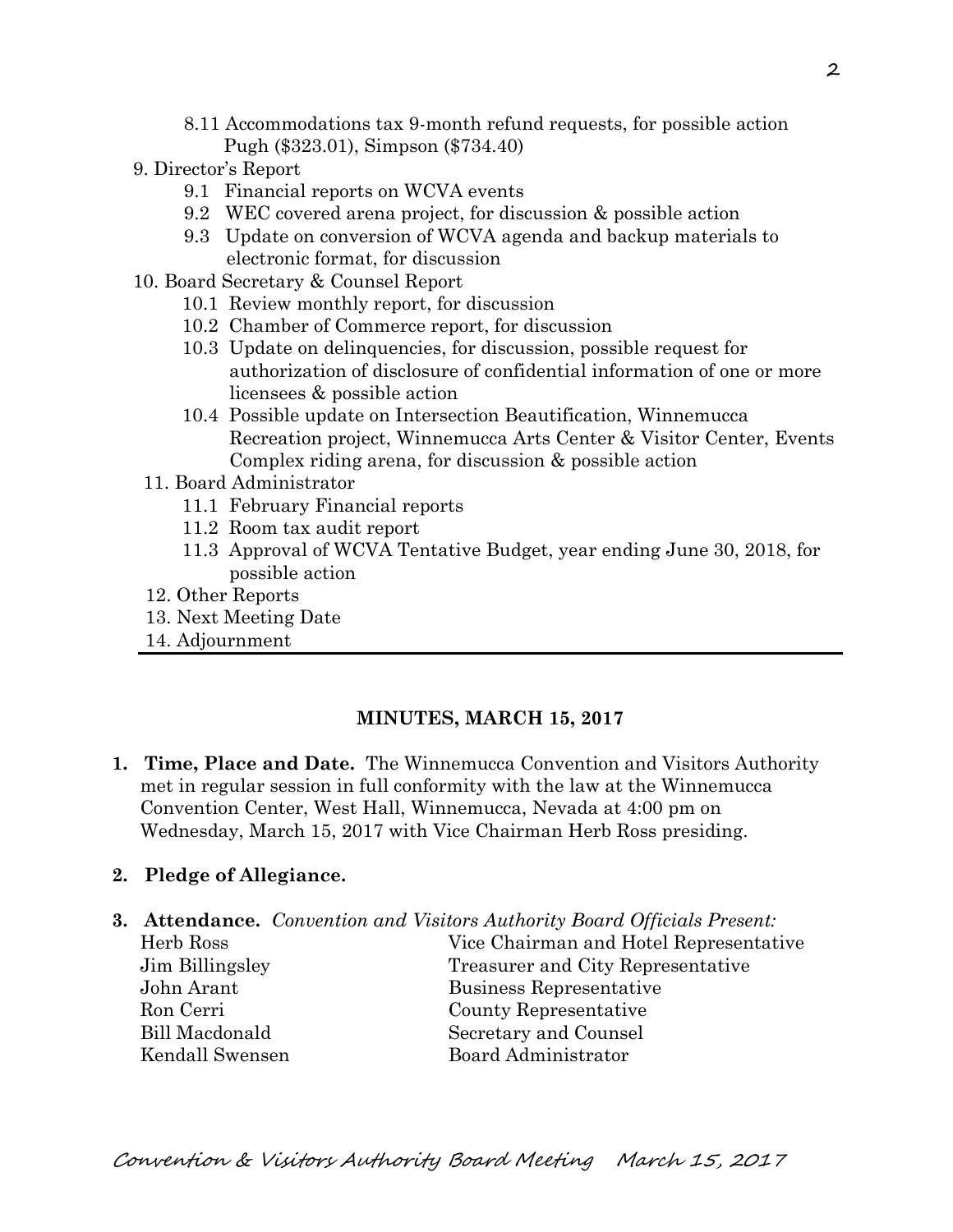*Convention and Visitors Authority Board Officials Absent:*  Terry Boyle Chairman and Motel Representative

*Staff Members Present:*  Kim Petersen Director Shelly Noble Administrative Clerk

*Staff Members Absent:*  None

| <i><b>Others Present:</b></i> |                  |                                   |  |
|-------------------------------|------------------|-----------------------------------|--|
| <b>Stan Rorex</b>             |                  | Wmca Ministerial Association      |  |
| Karin Cooney                  |                  | Wmca Gold Rush Softball           |  |
| Lynda Sugasa                  |                  | Safe Haven Wildlife Sanctuary     |  |
| Darrel Field                  |                  | WCVA/Run-A-Mucca                  |  |
| Gary Robbins                  |                  | Wmca United Methodist Church      |  |
| <b>Brian Stone</b>            |                  | Winners                           |  |
| Massey Mayo                   |                  | Wmca Gold Rush Softball           |  |
|                               | Sunny Johnson    | Wmca Host Lions Club              |  |
| Rob Johnson                   |                  | Wmca Host Lions Club              |  |
| <b>Steve Hess</b>             |                  | Wmca Host Lions Club              |  |
| Brenda Hess                   |                  | Wmca Host Lions Club              |  |
|                               | Robin Armstrong  | Wmca Regional Raceway Association |  |
| Kelly Scott                   |                  | Wmca Regional Raceway Association |  |
|                               | Shawn LaRocque   | Wmca Regional Raceway Association |  |
|                               | Melinda Roysdon  | Wmca Regional Raceway Association |  |
| Cory Sample                   |                  | Wmca Regional Raceway Association |  |
| Mike Scott                    |                  | Wmca Regional Raceway Association |  |
|                               | Cameron Echave   | Wmca Regional Raceway Association |  |
| K C Kubichek                  |                  | Wmca Regional Raceway Association |  |
| <b>Brian Rorex</b>            |                  | Wmca Regional Raceway Association |  |
|                               | Savannah Talbott | <b>Full Focus Crossfit</b>        |  |
| Jill Stepper                  |                  | <b>Full Focus Crossfit</b>        |  |

#### **4. Meeting Notice Report.**

Vice Chairman Ross reported that notice, including meeting agenda, was posted by Shelly Noble by 9:00 am Friday, March 10, 2017 at Humboldt County Library, Court House, Post Office, City Hall and Convention Center West Hall. No persons have requested mailed notice during the past six months.

**5. Business Impact Determination.** After review of the March 15, 2017 agenda, and report by Counsel that he saw nothing in the Agenda requiring a business economic impact study or statement, *Jim Billingsley made a motion that no proposed agenda item is likely to impose a direct and significant economic burden on a business or directly restrict formation, operation,*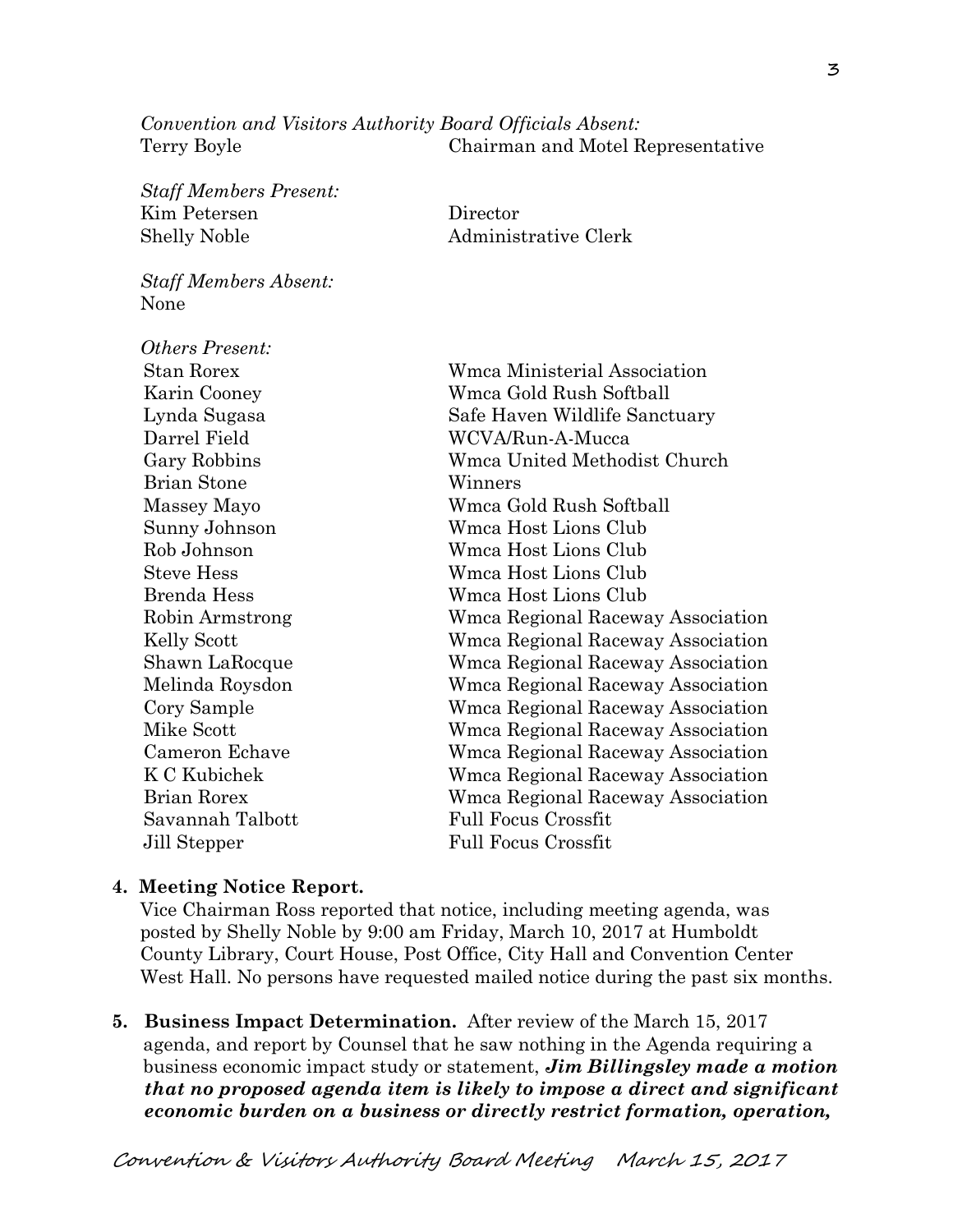*or expansion of a business. The motion carried, 4-0.* 

# **6. Minutes.**

Prior meeting minutes of February 15, 2017.

*Jim Billingsley made a motion to accept the minutes of the February 15, 2017 meeting. Motion carried, 3-0.* Ron Cerri abstained because he was not present at that meeting.

**7. Claims.** The following claims were submitted for payment and approved on March 15, 2017:

| <b>BANK ACCOUNT</b> | <b>CHECK NUMBERS</b> | <b>AMOUNT</b> |
|---------------------|----------------------|---------------|
| Nevada State Bank   | 21612-21690          | \$284,563.66  |

*Jim Billingsley made a motion to approve all claims as submitted. The motion carried, 4-0.* 

# **8. General Business.**

# **8.1 Presentation and acceptance of FY 2016 audit report, Steele & Associates, for possible action**

The audit report was not presented. This presentation will be made in April.

# **8.2 Stan Rorex, Wmca Ministerial Assn., Public Employees Safety Banquet, April 18, 2017, request for WH facility grant, for possible action**

This is an annual event for our community. In years past, the Methodist Men put on a Peace Officers Banquet for law enforcement and EMS personnel. It was taken over by the Winnemucca Ministerial Association who have chosen to broaden the event to include all public servants and their families as a way to say thank you. Stan is here to request the use of the West Hall (3 rooms, \$360) plus the kitchen (\$150). *Jim Billingsley made a motion to approve a \$510 West Hall facility grant to the Winnemucca Ministerial Association for their Public Employees Safety Banquet, April 18, 2017. Motion carried, 4-0.* Winnemucca Ministerial Association is responsible for any other customary Convention Center charges.

**8.3 Lyle Avey, Rocky Mountain Elk Foundation Banquet, March 18, 2017, request for WH facility grant, for possible action**  Mr. Avey was not present at this meeting. No action was taken.

**8.4 Lynda Sugasa, Safe Haven Wildlife Sanctuary Annual Fundraiser. May 20, 2017, request for donation, for possible action**  Lynda attended the January meeting to make her facility request for this annual event. At that time, she informed the board that in celebration of the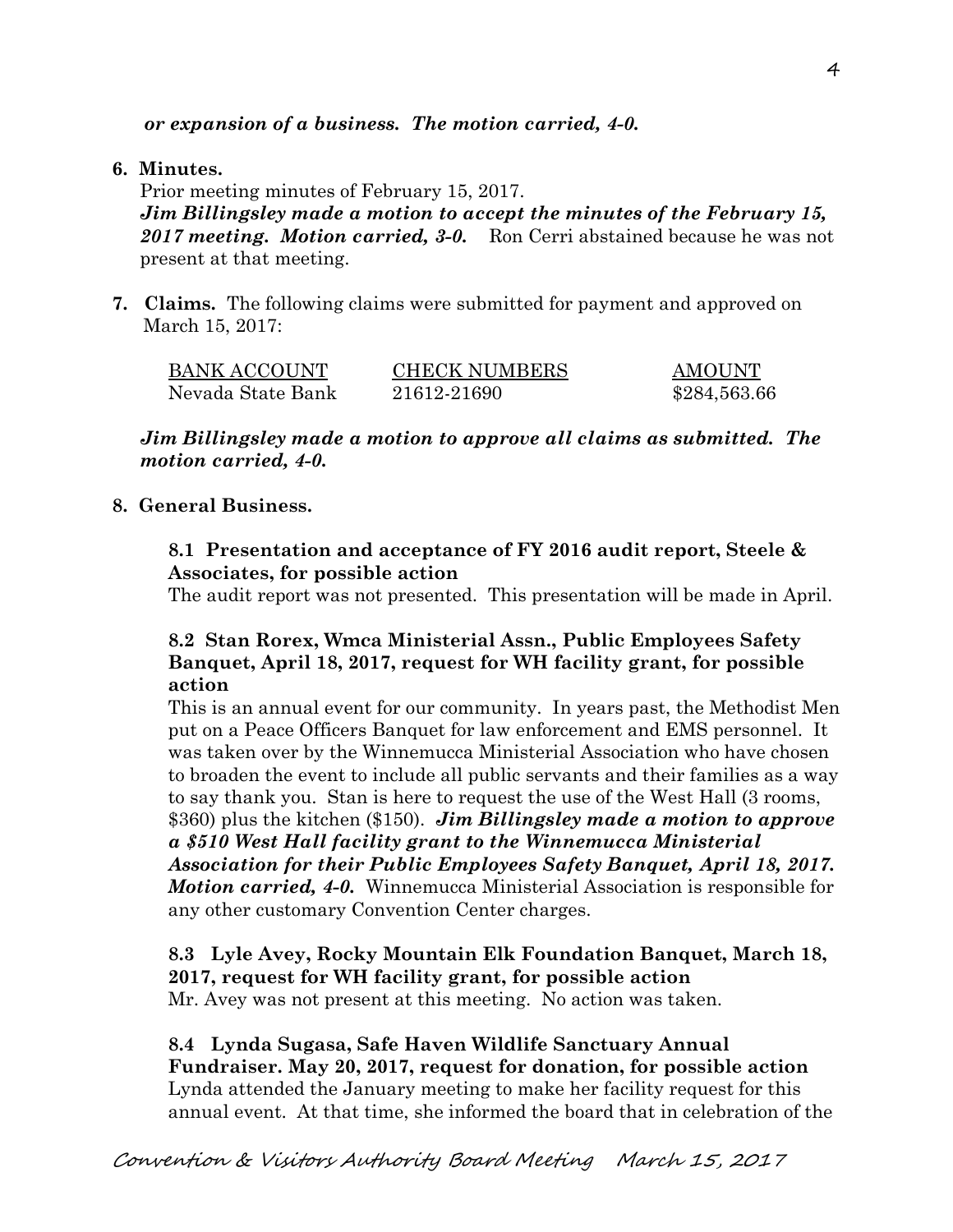10th year of this fundraiser, Lacey J. Dalton has agreed to perform at no cost to the event. However, there are expenses for her band that must be covered which total approximately \$3,000. Lynda has secured \$1,500 and is here tonight to ask that the WCVA match this amount. Lynda is offering incentives to those companies and individuals who sponsor tables at a certain dollar amount to entice them to stay an extra night in Winnemucca and she is confident that by having entertainment of this caliber the attendance will increase above other years. *John Arant made a motion to approve a \$1,500 grant to Safe Haven Wildlife Sanctuary's Annual Fundraiser, May 20, 2017, to cover expenses incurred by entertainer Lacey J. Dalton's band. Motion carried, 4-0.* 

### **8.5 Nicole Bengochea, Wmca Goldrush Softball Tournament, request for Cooperative Funding, for possible action**

Nicole was unable to attend today's meeting so Karin Cooney and Massey Mayo are here to discuss this event. Last year Wmca Goldrush Softball hosted the state tournament in July for girls participating in this league at all age levels. It was very successful, with 26 teams and associated family members traveling to Winnemucca for 2 to 3 days. As last year's host, the local organization had last choice for tournament dates for 2017 and chose Memorial Day weekend. In the past, this has not been a very successful weekend to hold a tournament but they have tentatively decided to proceed with planning one. The cutoff for team registrations will be April 20. At that time, they will make the decision as to whether it is feasible to host a tournament. They have no teams registered right now. Massey requested that no decision be made tonight and she will return to next month's meeting to make a request if they do move forward. The board agreed to this.

### **8.6 Savannah Talbott, 2017 Mucc Town Throwdown, May 20, 2017, request for Cooperative Funding, for possible action**

Savannah and Jill Stepper are owners of Full Focus Crossfit here in Winnemucca. Last year they hosted this event at their gym but had to limit participation due to lack of space. Also, they were only able to hold the competition for the more elite athletes and would like to open it up to all levels of athletes. It is for these reasons that this year they are planning to hold their competition at the Event Center. Savannah and Jill have met with Kim and agreed that with the bleachers rolled up to the railing they could put their mats down on the concourse and set up the equipment they will need. Savannah hopes to have at least 60 2-person teams compete on this day. These teams will come from California, Idaho, Utah, Montana and Nevada. Most will arrive on Friday evening and stay until Sunday. Team registration fees are used for cash prizes, t-shirts, plaques, advertising and other expenses. WCVA funding would be used to pay the facility rent and purchase additional equipment they would need at the Event Center. There is no admission fee for spectators and Savannah encouraged everyone to come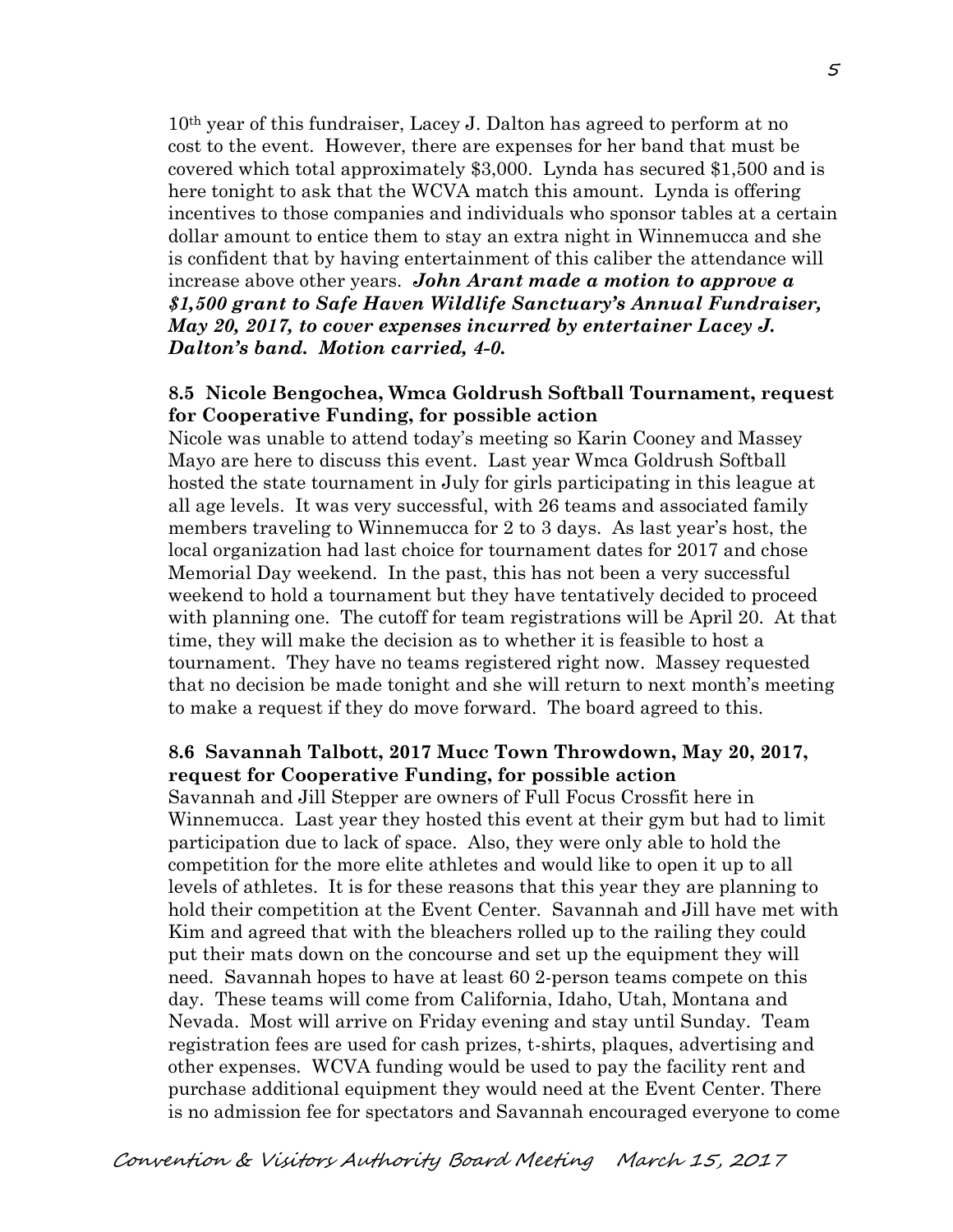and check it out. *Jim Billingsley made a motion to approve a \$2,500 grant for the 2017 Mucc Town Throwdown, May 20, 2017. Motion carried, 4-0.* 

### **8.7 Sunny Johnson, Wmca Host Lions Club Festival of Trees, November 22-25, 2017, request for EH facility grant, for possible action**

In addition to making this request, Sunny also read a letter to the WCVA board from Mrs. Claus thanking them for their help and support with this event. Included with her application for this year's event, Sunny reported the event income, expenses and showed how their profits are distributed in the community. *Jim Billingsley made a motion to approve a \$1,800 East Hall facility grant (3 days @ \$600/day) for the Wmca Host Lions Club Festival of Trees, November 23-25, 2017. Motion carried, 4-0.* Wmca Host Lions Club is responsible for any other customary Convention Center charges.

### **8.8 Gary Robbins, United Methodist Men Buckaroo Breakfast, September 2 & 3, 2017, request for WH kitchen grant, for possible action**

The Methodist Men have been cooking breakfast on Labor Day weekend and serving it on the Nixon Lawn as a fundraiser for many years. Each year they request the use of our kitchen to cook some of the breakfast items and utilize our refrigerators. *John Arant made a motion to approve a \$300 WH kitchen grant (2 days @ \$150/day)to the United Methodist Men for their annual Buckaroo Breakfast, September 2 & 3, 2017. Motion carried, 4-0.* 

### **8.9 Mike Scott, Wmca Regional Raceway Assoc., request for Cooperative Funding, for possible action**

WRRA members are here today to show their support of Mike, K C Kubichek and Cory Sample in their efforts to re-vamp the organization and make the local track viable again. This group was active in past years but stepped back a couple of years ago to pursue other activities. Others tried to produce races but it has been hit and miss, with some races not being sanctioned due to a lack of cars. With the knowledge and connections of these individuals, the WRRA is confident they can attract cars and have a successful race season. However, they are in need of financial support and so are here today. Funds from WCVA would be put to use to cover insurance, advertising and to increase pay outs. The races will be sanctioned and the schedule dates they have set do not conflict with other tracks in the area so without that conflict, and with increased payouts, it would be beneficial to drivers looking to earn points to compete here. To attract spectators, there will be several different promotions as well as holding some of the races during the day. Later in the season, the night races will be earlier in the evening. Board members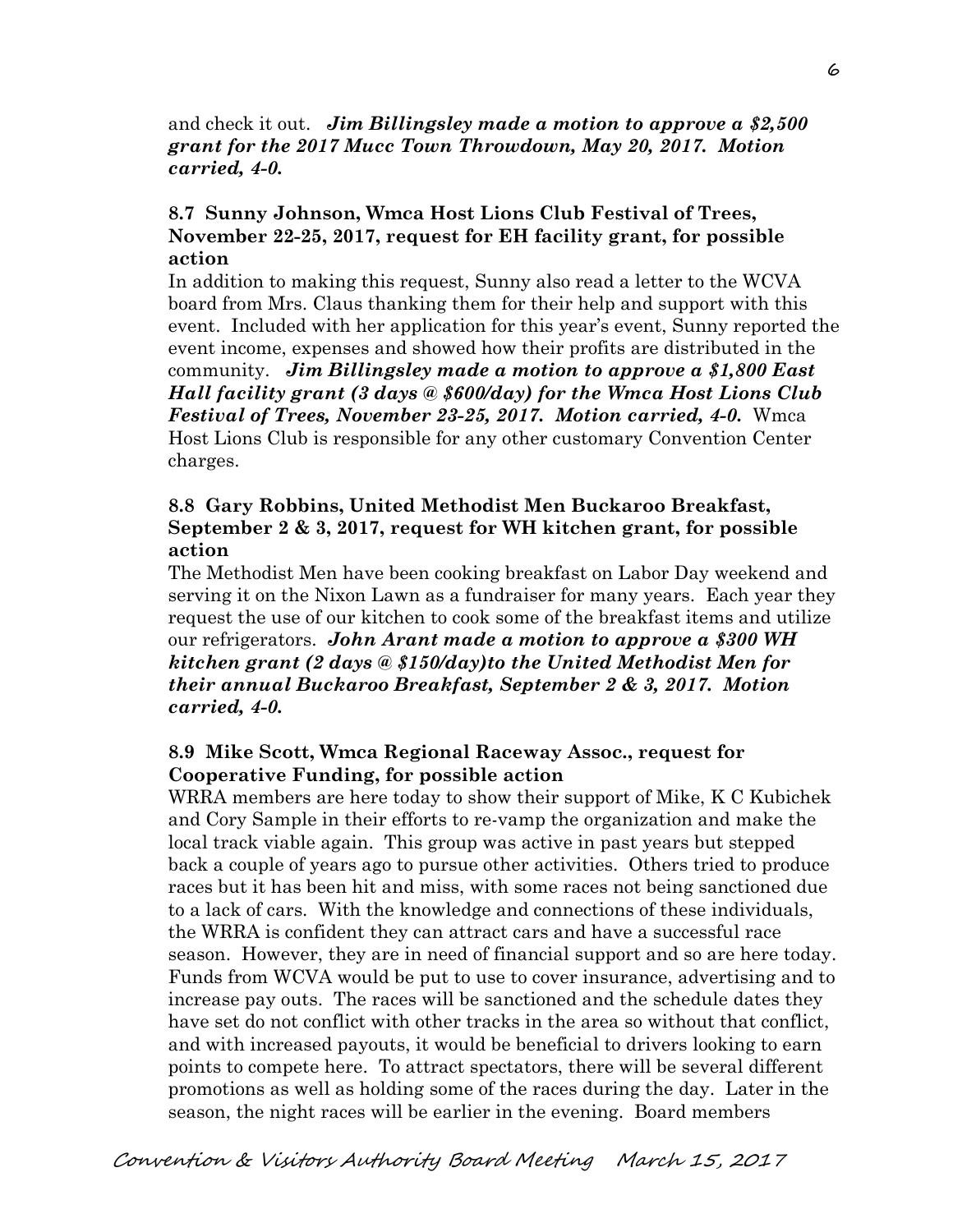discussed the level of funding they have provided over the years, which is quite substantial, and were a little hesitant to commit to the funding that WRRA is requesting today, \$15,000. But they also did not want the track to just deteriorate and cease to be utilized if it could bring people to town. Since the group before the board today has worked hard in the past to make these races succeed, *Jim Billingsley made a motion approving a \$10,000 grant and a \$5,000 underwriting to the Winnemucca Regional Raceway Association for their 2017 race season. Motion carried, 4-0.*  The board requested that a representative come back and report how their season is going after they have held a few races.

### **8.10 Darrel Field, Run-A-Mucca Rally, May 26-28, 2017, request for Cooperative Funding, for possible action**

Darrel and Brian Stone are here today to discuss this request, which is in addition to their initial request made a few months ago. They and other members of the Run-A-Mucca Committee are working hard to improve this event and increase room nights throughout our community. Along those lines, Winners has committed \$20,000 for event entertainment, including a free concert on Saturday night. They propose utilizing the additional funds for advertising the weekend's events and entertainment in the Sacramento and Boise markets. They hope to attract bikers and non-bikers alike by promoting our weekend of free entertainment. The initial amount requested, in the letter from Darrel, was \$3,000. Board members felt that Sacramento had other opportunities for entertainment closer then Winnemucca and that maybe instead of advertising there they should concentrate on northern Nevada, specifically Reno, Fallon, Elko. We do tend to get quite a few visitors from the Boise area so advertising there may be advantageous. The original advertising budget for Run-A-Mucca was \$9,050. After some additional discussions, *John Arant made a motion to approve additional advertising funds for the Run-A-Mucca Motorcycle Rally, May 26-28, 2017. The original advertising budget was \$9,050. This will be increased by \$\$5,950 for a total 2017 Run-A-Mucca advertising budget of \$15,000. Motion carried, 4-0.* 

**8.11 Accommodations tax 9-month refund requests, for possible action, Pugh (\$323.01), Simpson (\$734.40)** 

*Jim Billingsley made a motion to approve the accommodation tax 9-month refunds for John Pugh (\$323.01),Larry Simpson (\$734.40). Motion carried, 4-0.*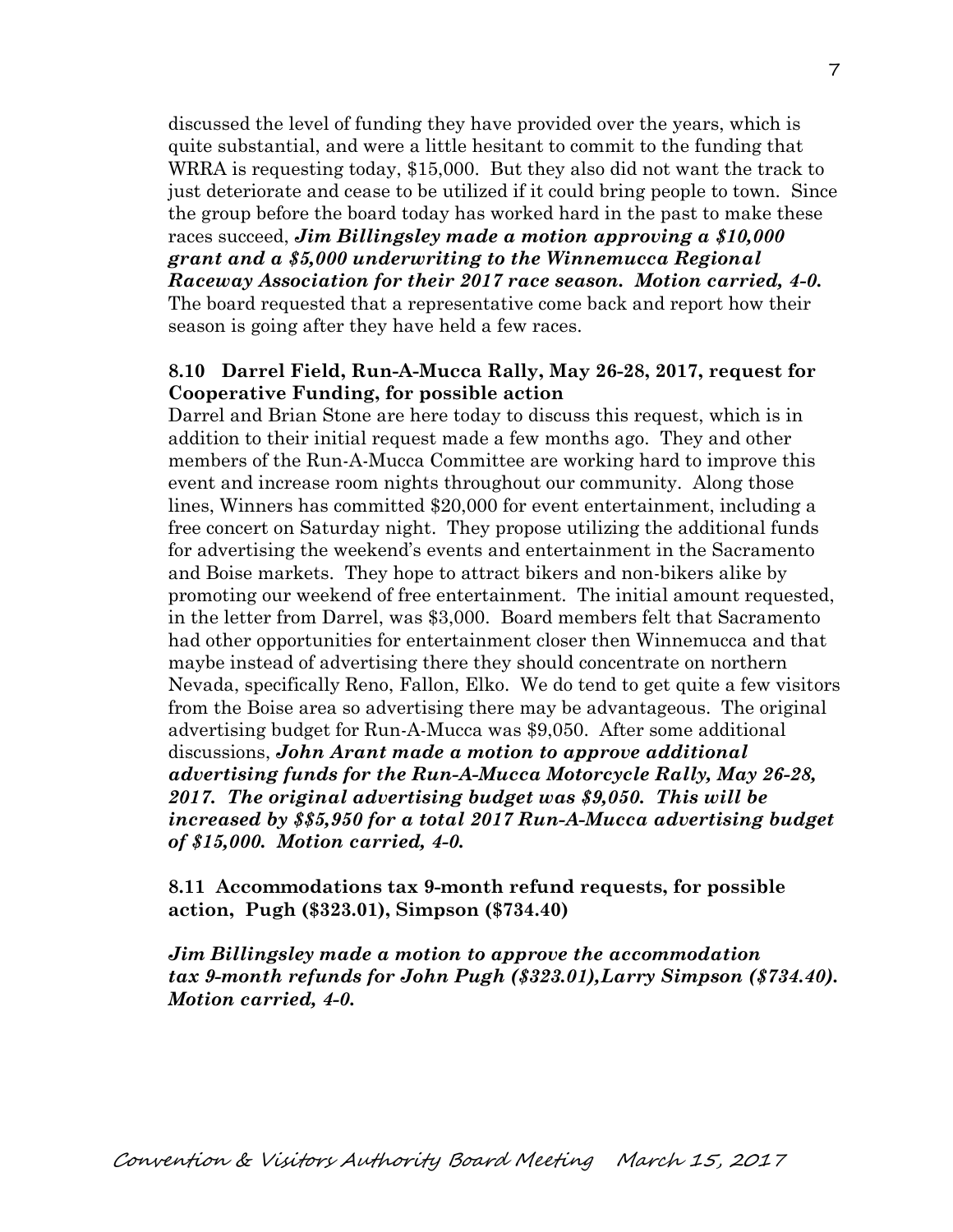# **9. Director's Report.**

### **9.1 Financial reports on WCVA events**

The bank reconciliations for the Ranch Hand Rodeo and Tri-County Fair were included in the board packets for review.

# **9.2 WEC covered arena project update, for discussion & possible action**

Bids on the demolition are due this Friday at 10 am at the Convention Center. The job will be awarded at the Monday, March 20 County Commission meeting. Having Mike Sheppard working to coordinate all the different tasks that must be completed has really helped to move this process along. He is already working with engineers for a site plan in preparation of the construction of the replacement building.

# **9.3 Update on conversion of WCVA agenda and backup materials to electronic format, for discussion**

We have ordered laptops and will work to meet with Abel or Dave to discuss utilizing the agenda program that the county has.

### **10. Secretary and Counsel, Monthly report.**

**10.1 Review monthly report, for discussion**  Bill reviewed his report.

#### **10.2 Chamber of Commerce report, for discussion**  This was included in Bill's report.

# **10.3 Update on delinquencies, possible request for authorization of disclosure of confidential information of one or more licensees & possible action**

We have five delinquencies. Three of these were bad checks for January room tax. Bill has mailed the NSF notices to the properties which are owned by the same owners and will follow up on them in a few days.

**10.4 Possible update on Intersection Beautification, Winnemucca Recreation project, Winnemucca Arts Center & Visitor Center, Events Complex riding arena, for discussion & possible action**  No report.

### **10.5 Annual report on Tax on lodging revenues by jurisdiction, for information and discussion**  No report.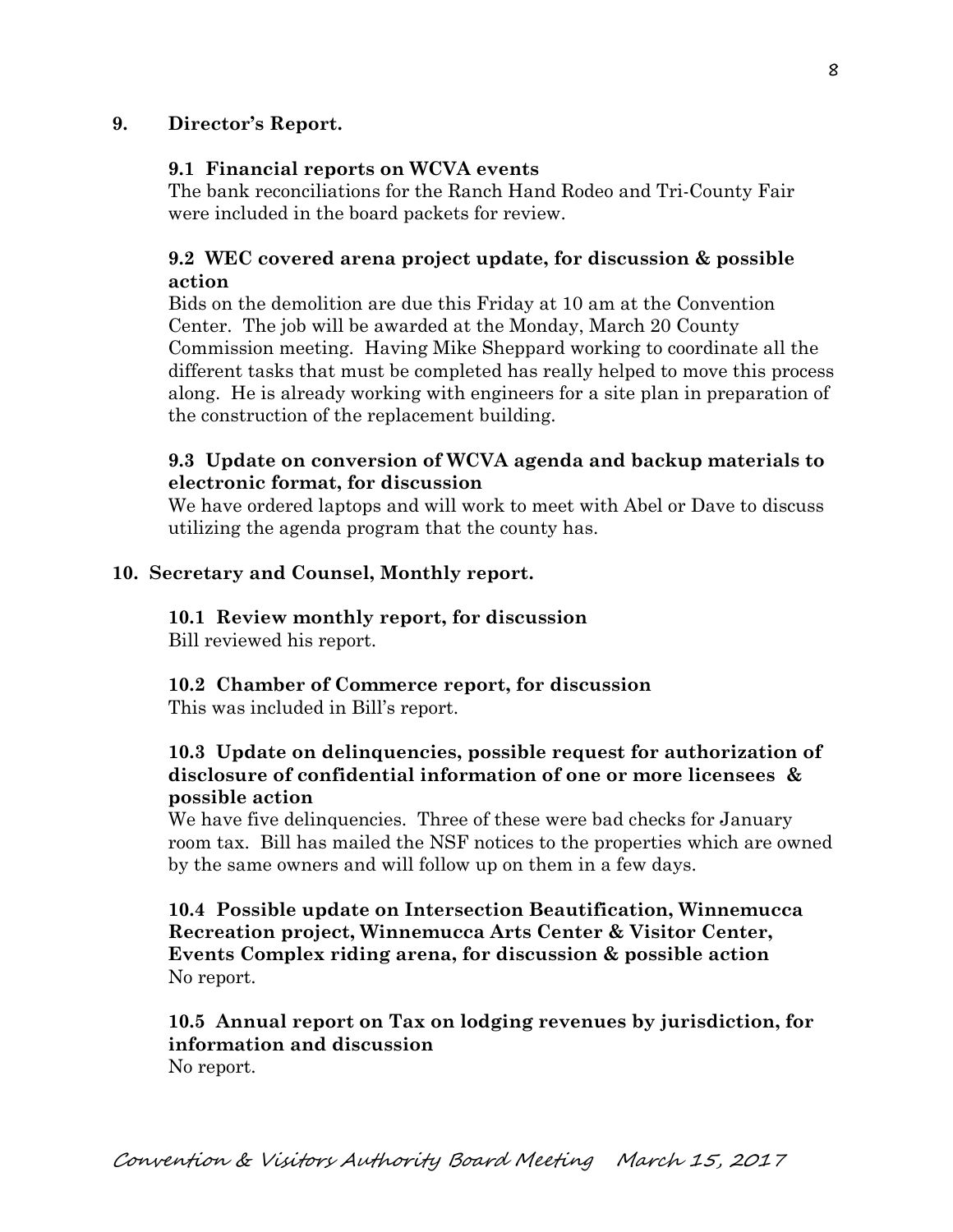### **10.6 Annual counsel's rep letter for audit purposes, for review** No report.

### **11. Board Administrator.**

#### **11.1 February Financial Reports, for discussion**

Room taxes are steady but still down from a couple of years ago.

#### **11.2 Room tax audit report**

No report.

# **11.3 Approval of WCVA Tentative Budget, year ending June 30, 2018, for possible action**

Kendall does not have the next year's tentative budget prepared for this meeting. The WCVA FY 2018 tentative budget is due to the state by April 15, 2017. In order to get it to the state by the deadline, the WCVA will need to hold a special meeting. Members agreed to meet next Wednesday, March 22, 2017 at noon. It should be a fairly short meeting. Those that can't make it can call in and we will have a conference call arranged for their input.

### **12. Other Business.**

#### **12.1 Archery tournament**

Last weekend's tournament at the Event Center had a few glitches but turned out very well. There were 104 participants, 35 were local. Winners hosted a very nice reception on Friday night. Everyone seemed to enjoy themselves. There is talk about hosting another tournament in the fall. With the success of this event, we are hoping that there would be even more participants.

#### **12.2 Horseshoe tournament**

Kim continues to plan for this tournament in August. Right now he is working to get the pits constructed.

#### **12.3 Professional wrestling**

Earlier this week, a professional wrestling event was booked at the Exhibit Hall in June. This should draw a large crowd and be a fun event to watch.

### **13. Regular Business. Next Meeting. The Board confirmed the next regular meeting date of Wednesday, April 19, 2017, 4:00 pm.**

**14. Adjourn.** *Jim Billingsley made a motion to adjourn this meeting. Motion carried, 4-0.*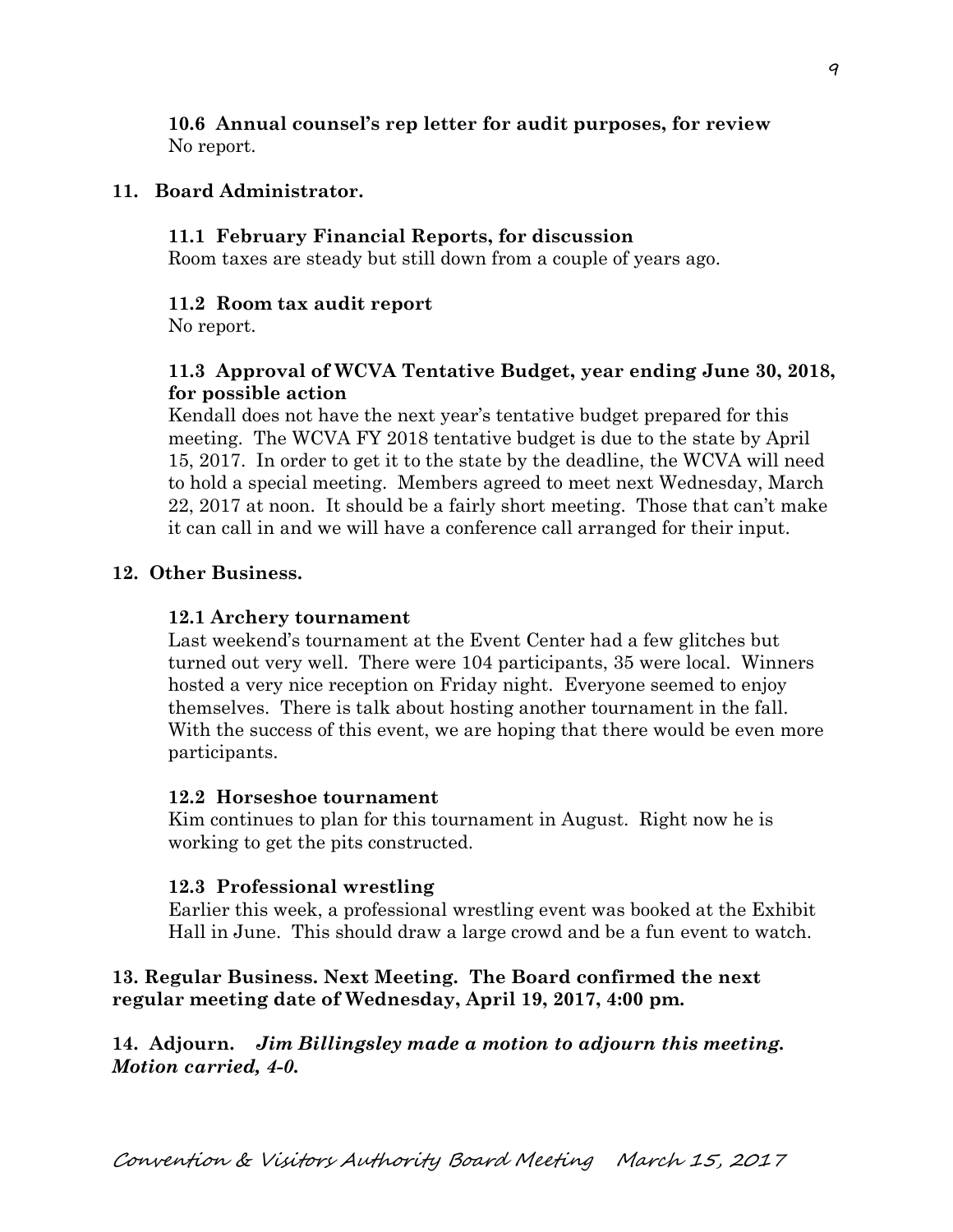The meeting was adjourned at 6:00 pm to the next regular meeting, or to the earlier call of the Chairman or to the call of any three (3) members of the Board on three (3) working days notice.

Respectfully submitted,

Shelly Noble

 $APPROVED ON$   $.2017$ 

As written

As corrected \_\_\_\_\_\_\_\_\_\_\_\_\_

Winnemucca Convention & Visitors Authority Board

ABSENT\_\_\_\_\_\_\_\_\_\_\_\_\_\_\_\_\_\_\_\_\_\_ \_\_\_\_\_\_\_\_\_\_\_\_\_\_\_\_\_\_\_\_\_\_\_\_\_\_\_\_\_\_\_ TERRY BOYLE HERB ROSS Chairman and Vice Chairman and Motel Representative Hotel Representative

\_\_\_\_\_\_\_\_\_\_\_ \_ \_\_\_\_\_\_\_\_\_\_\_\_\_\_\_ \_\_\_\_\_\_\_\_\_\_\_ \_\_\_\_\_\_\_\_\_\_\_\_\_\_\_\_\_\_ JIM BILLINGSLEY RON CERRI Treasurer and City Representative County Representative

\_\_\_\_\_\_\_\_\_\_\_\_\_\_\_\_\_\_\_\_\_\_\_\_\_\_\_\_\_\_\_\_\_\_

JOHN ARANT Business Representative